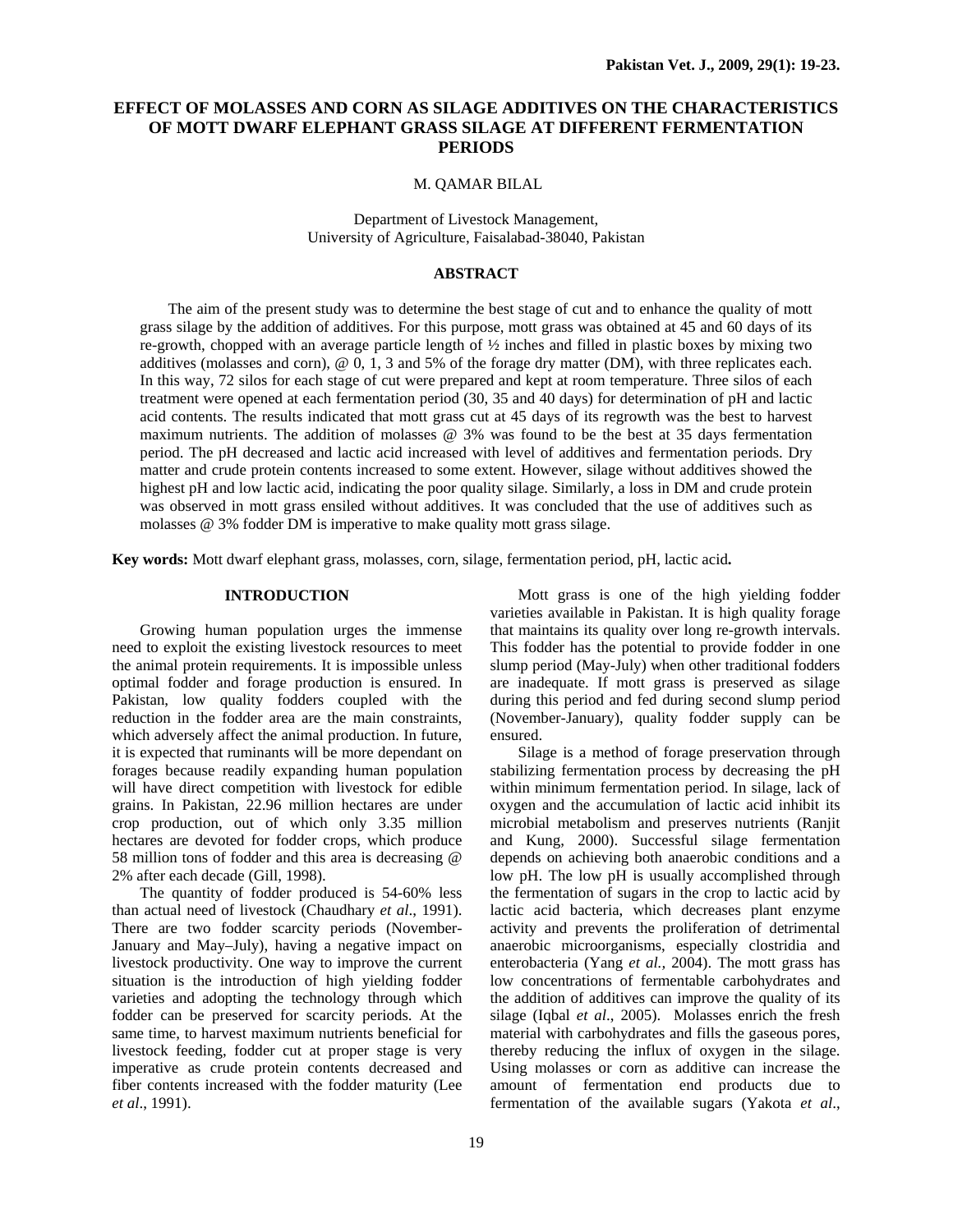1992). The present study was conducted with an aim to finalize the proper stage of cut for feeding and to establish the best additive, level of additive and fermentation period for mott grass silage making.

### **MATERIALS AND METHODS**

## **Mott grass sampling**

Mott grass was obtained at 45 and 60 days of its regrowth from the field adjacent to Livestock Experiment Station, University of Agriculture, Faisalabad, Pakistan. It was chopped, dried at 60°C and ground through a willey mill to 2 mm size. The dry matter (DM), nitrogen content and ash of the mott grass were determined using methods described by AOAC (1990). The neutral detergent fiber (NDF), acid detergent fiber (ADF), hemicellulose, cellulose and acid detergent lignin (ADL) were determined using methods described by Van-Soest *et al.* (1991).

### **Laboratory scale silage**

The mott grass was chopped with an average particle length of ½ inches and thoroughly filled in plastic boxes by mixing two additives (molasses and corn)  $@$  0, 1, 3 and 5% of the forage DM, with three replicates. In this way, 72 silos for each stage of cut were prepared and kept at room temperature. Three silos of each treatment were opened at each fermentation period (30, 35 and 40 days) for each stage of cut for determination of pH and lactic acid contents (Bakers and Summerson, 1961). These samples were also analyzed for DM, nitrogen and ash by using the methods as mentioned above.

## **Statistical analysis**

The data on each parameter were analyzed following completely randomized design with four factors and three replicates. The means were compared using Least Significance Difference test (Steel and Torrie, 1980). A COSTAT computer package (CoHort Software, Berkeley CA, USA) was used for analysis of data for all parameters.

#### **RESULTS AND DISCUSSION**

#### **Chemical composition of mott grass**

Mott grass cut at 45 days stage of maturity had significantly higher crude protein (CP), ash and hemicellulose but lower DM, NDF, ADF, ADL and cellulose contents compared to 60 days stage of cut (Table 1). The increase in DM with maturation of mott grass may be attributed to increased cell wall contents and decreased moisture contents. The reduction in CP contents with maturation may be due to decrease in leaf to stem ratio as well as accelerated rate of accumulation of structural material. The probable reason of increase in fiber fractions may be an increase in cell wall contents and DM. With the maturity of plant, cell wall

becomes thickened and concentration of fiber fractions increase because the carbon skeleton of other cell contents is converted into the fiber fraction and lignin content increases as well. The results of the present study are consistent with previous studies (Dabo *et al*., 1988; Lee *et al*., 1991; Ruiz *et al*., 1992) that DM, NDF, ADF, ADL and cellulose contents increased with the increase in stage of maturity, while CP contents decreased.

|  | Table 1: Chemical composition (%) of mott grass at |  |  |  |
|--|----------------------------------------------------|--|--|--|
|  | 45 and 60 days of maturity                         |  |  |  |

| <b>Parameters</b>       | <b>Stage of maturity (days)</b> |                               |  |  |  |
|-------------------------|---------------------------------|-------------------------------|--|--|--|
|                         | 45                              | 60                            |  |  |  |
| Dry matter              | $15.45^b \pm 0.12$              | $18.23^a \pm 0.16$            |  |  |  |
| Crude protein           | $13.90^a \pm 0.17$              | $11.75^b \pm 0.19$            |  |  |  |
| Ash                     | $12.40^a \pm 0.11$              | $11.12^b \pm 0.10$            |  |  |  |
| Neutral detergent fiber | $69.72^b \pm 0.18$              | $74.92^{\mathrm{a}} \pm 0.20$ |  |  |  |
| Acid detergent fiber    | $40.52^b \pm 0.08$              | $46.08^a \pm 0.09$            |  |  |  |
| Acid detergent lignin   | $5.90^b \pm 0.19$               | $6.50^a \pm 0.20$             |  |  |  |
| Cellulose               | $38.62^b \pm 0.13$              | $41.12^a \pm 0.10$            |  |  |  |
| Hemicellulose           | $29.22^a \pm 0.21$              | $28.84^{b} \pm 0.24$          |  |  |  |

Values with different superscripts within a row differ significantly from each other  $(P<0.05)$ .

## **Silage characteristics**

The changes in pH of mott grass silage due to additives and fermentation periods are shown in Table 2. Maximum pH was found in control and it increased with increase in fermentation period. However, a decrease in pH due to level of additives and fermentation period was observed. In case of molasses addition, pH was significantly (P<0.05) low compared to corn additive (Table 3). There was non-significant difference in pH at 3 and 5% levels. However, a minimum value was found at 35 days fermentation period that differed significantly  $(P<0.05)$  with 30 days fermentation period but the difference in pH at 35 and 40 days was non-significant (Table 3). On the other hand, minimum lactic acid values were found at 0% additive level at all fermentation periods and both stages of cut (Table 4). However, lactic acid increased due to level of additives and fermentation periods. Statistically, there was non-significant difference in lactic acid production at both stages of cut; 35, 40 days fermentation periods and 3 and 5% additive levels. But the lactic acid production at all three levels (1, 3 and 5%) were higher (P<0.05) compared to 0% level of additive (Table 3). It was also observed that color and flavor of silage was desirable due to additives but it was not good in case of control. Almost similar trend was found in pH and lactic acid production in mott grass silage at 60 days harvest stage.

In brief, 3% molasses level and 35 days fermentation period were found sufficient to produce the quality silage as pH was minimum and lactic cid was maximum under these conditions. High pH and low lactic acid in mott grass silage without any additive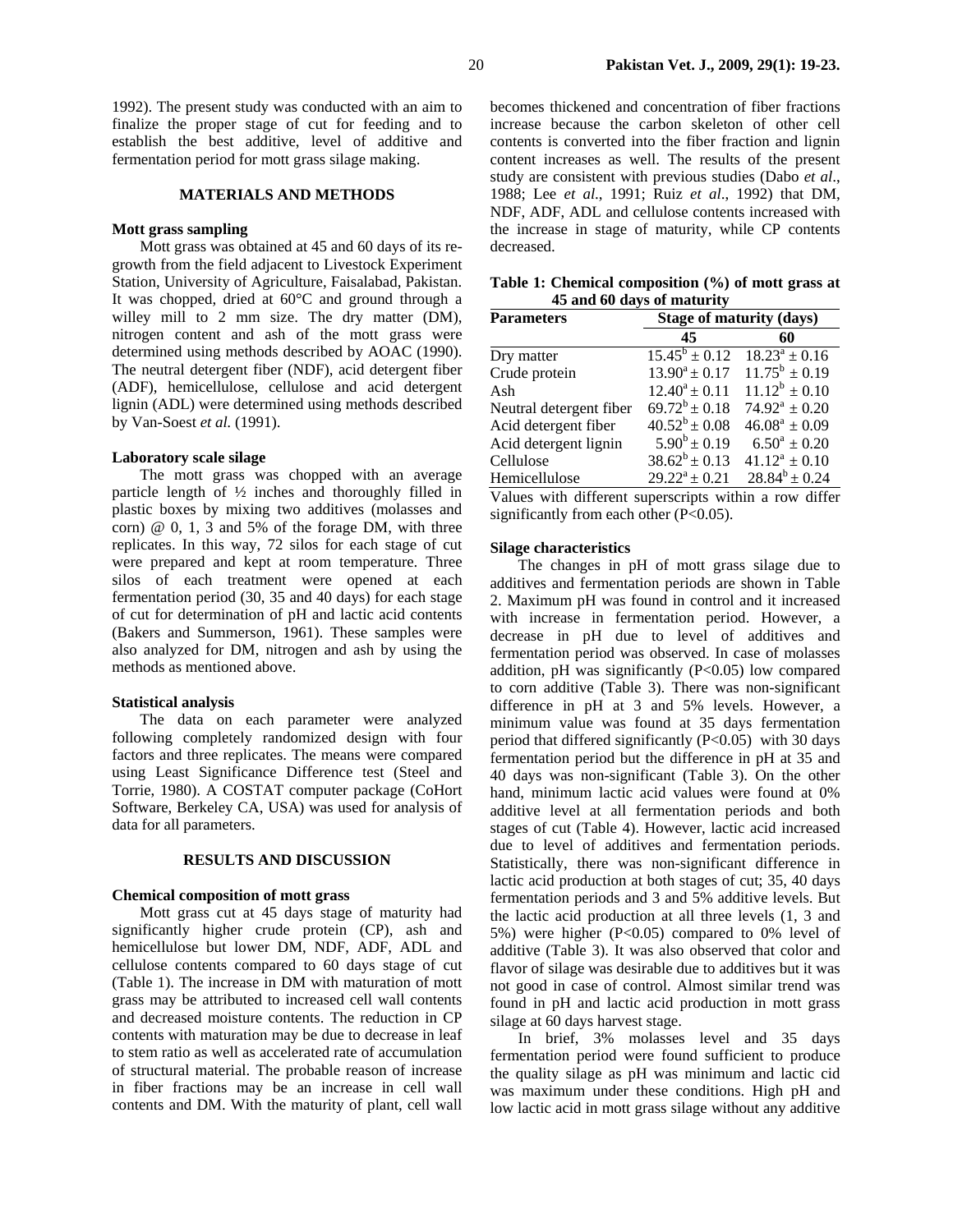may be attributed to low concentration of fermentable carbohydrates in the mott grass. Bolsen *et al.* (1996) also reported that the fermentation process was highly influenced by the availability of fermentable carbohydrates and pre-dominant bacteria during ensiling process. The addition of additive decreased pH and increased lactic acid, due to increased availability of carbohydrates. The sugars provided substrate for lactic acid bacteria that increased accumulation of lactic acid, resulting in low pH. In the present study, minimum pH and maximum lactic acid contents were found in the silage ensiled for 35 days, probably because of increased population density of epiphytic lactic acid which increased the accumulation of lactic acid with increasing fermentation time and subsequently reduced pH. According to McDonald *et al*. (1991) and Yang *et al*. (2004), attainment of low pH is one of the important determinants for final silage fermentation quality.

## **Chemical composition of mott grass silage**

The DM recovery was higher due to additives compared to control (Table 5). Statistical analysis indicated significantly (P<0.05) more DM due to molasses compared to corn (Table 3). Similarly, 3 and 5% levels of additive recovered significantly (P<0.05) more DM compared to other levels. More DM recovery with molasses may be due to the addition of water soluble carbohydrates that improves the fermentation characteristics. Once the silage gains the stability then there is no more fermentation and at very low pH the microbes become the part of medium and reduction in DM is prohibited. Weinberg and Muck (1996) and Sharp *et al.* (1994) have indicated that increased DM recovery may have been due to homolactic fermentation, which decreased fermentation losses. Lactic acid production reduces the carbon loss which results in more DM recovery.

There was improvement in CP contents due to additives when compared with control (Table 6). Statistical analysis of the data indicated significantly (P<0.05) more CP at 45 days than 60 days cut (Table 3). A minor increase in CP due to corn was found but statistically it did not differ from molasses. Maximum CP was found at 3% additive level that differed significantly from other levels. The possible reason of increase in CP during ensiling may be the fact that proteolytic activity during fermentation produces  $NH<sub>3</sub>$ but due to efficient fermentation and early stability of silage, this proteolysis activity is inhibited and the produced NH3 helps in getting the aerobic stability because of its fungicidal properties (Kung *et al*.*,* 2000). The other possible reason of increase in CP contents due to additives may be protein sparing activity, as by day 7, pH has been reduced sufficiently to inactivate the plant proteolytic enzymes. These enzymes are acid labile with optimum pH ranges from 5 to 6 and their activity is decreased as pH approaches 5 but completely stopped at pH 4.5 to 3.8 (Sharp *et al*., 1994). Leibensperger and Pitt (1988) pointed out that a rapid decrease in pH inhibits clostridial fermentation and hydrolysis of plant proteins by plant enzymes. Moreover, due to efficient fermentation, preservation and stability of silage, different types of bacteria present in the medium have no chance to perform their activity and they become the part of medium (silage). These bacteria are protein in nature and contain more than 75% true protein (Yang *et al*., 2004).

 A minor increase in ash contents was observed due to additives compared to control (Table 7). Statistical analysis indicated significantly (P<0.05) more ash contents at 45 days stage compared to 60 days cut. In case of molasses, ash contents were significantly (P<0.05) higher compared to corn. There was nonsignificant difference in ash at 35 and 40 days fermentation period. However, each level of additive significantly  $(P<0.05)$  improved ash contents (Table 3). Various previous studies (Garcia *et al*., 1989; Mustafa *et al*., 2000) supported these findings and reported that ash contents increased to some extent during ensiling at different fermentation periods. This increase may be attributed to increase in DM during ensiling and reduction in control may be due to DM loss.

It was concluded that mott grass cut at 45 days of its regrowth is the best to harvest maximum nutrients beneficial for more production. To produce the quality mott grass silage, use of molasses @ 3% fodder dry matter and 35 days fermentation period are imperative.

**Table 2: pH of mott grass silage as affected by level of additives and fermentation periods**

| <b>Additives</b> | <b>Levels</b> | 45 days stage of cut |                                    |                  | 60 days stage of cut |                  |                                    |  |
|------------------|---------------|----------------------|------------------------------------|------------------|----------------------|------------------|------------------------------------|--|
|                  | $(\%)$        |                      | <b>Fermentation periods (days)</b> |                  |                      |                  | <b>Fermentation periods (days)</b> |  |
|                  |               | 30                   | 35                                 | 40               | 30                   | 35               | 40                                 |  |
| Molasses         |               | $4.65 \pm 0.015$     | $4.80 \pm 0.018$                   | $4.90 \pm 0.018$ | $4.66 \pm 0.021$     | $4.81 \pm 0.006$ | $4.91 \pm 0.015$                   |  |
|                  |               | $4.20 \pm 0.018$     | $4.14 \pm 0.023$                   | $4.08 \pm 0.015$ | $4.21 \pm 0.019$     | $4.17 \pm 0.015$ | $4.19 \pm 0.006$                   |  |
|                  |               | $4.10\pm0.018$       | $3.98 \pm 0.012$                   | $3.98 \pm 0.015$ | $4.11 \pm 0.024$     | $3.99 \pm 0.006$ | $3.99 \pm 0.006$                   |  |
|                  |               | $4.08 \pm 0.015$     | $4.01 \pm 0.015$                   | $4.01 \pm 0.012$ | $4.09 \pm 0.030$     | $4.02 \pm 0.015$ | $3.81 \pm 0.207$                   |  |
| Corn             | 0             | $4.69 \pm 0.052$     | $4.85 \pm 0.026$                   | $4.90+0.006$     | $4.71 \pm 0.030$     | $4.84 \pm 0.031$ | $4.80 \pm 0.015$                   |  |
|                  |               | $4.36 \pm 0.021$     | $4.24 \pm 0.030$                   | $4.19 \pm 0.015$ | $4.35+0.020$         | $4.26 \pm 0.023$ | $4.19 \pm 0.015$                   |  |
|                  |               | $4.21 \pm 0.024$     | $4.17 \pm 0.015$                   | $4.08 \pm 0.009$ | $4.22+0.028$         | $4.17 \pm 0.021$ | $4.08 \pm 0.015$                   |  |
|                  |               | $4.19 \pm 0.021$     | $4.14 \pm 0.018$                   | $4.11 \pm 0.019$ | $4.20 \pm 0.006$     | $4.15 \pm 0.026$ | $4.12 \pm 0.006$                   |  |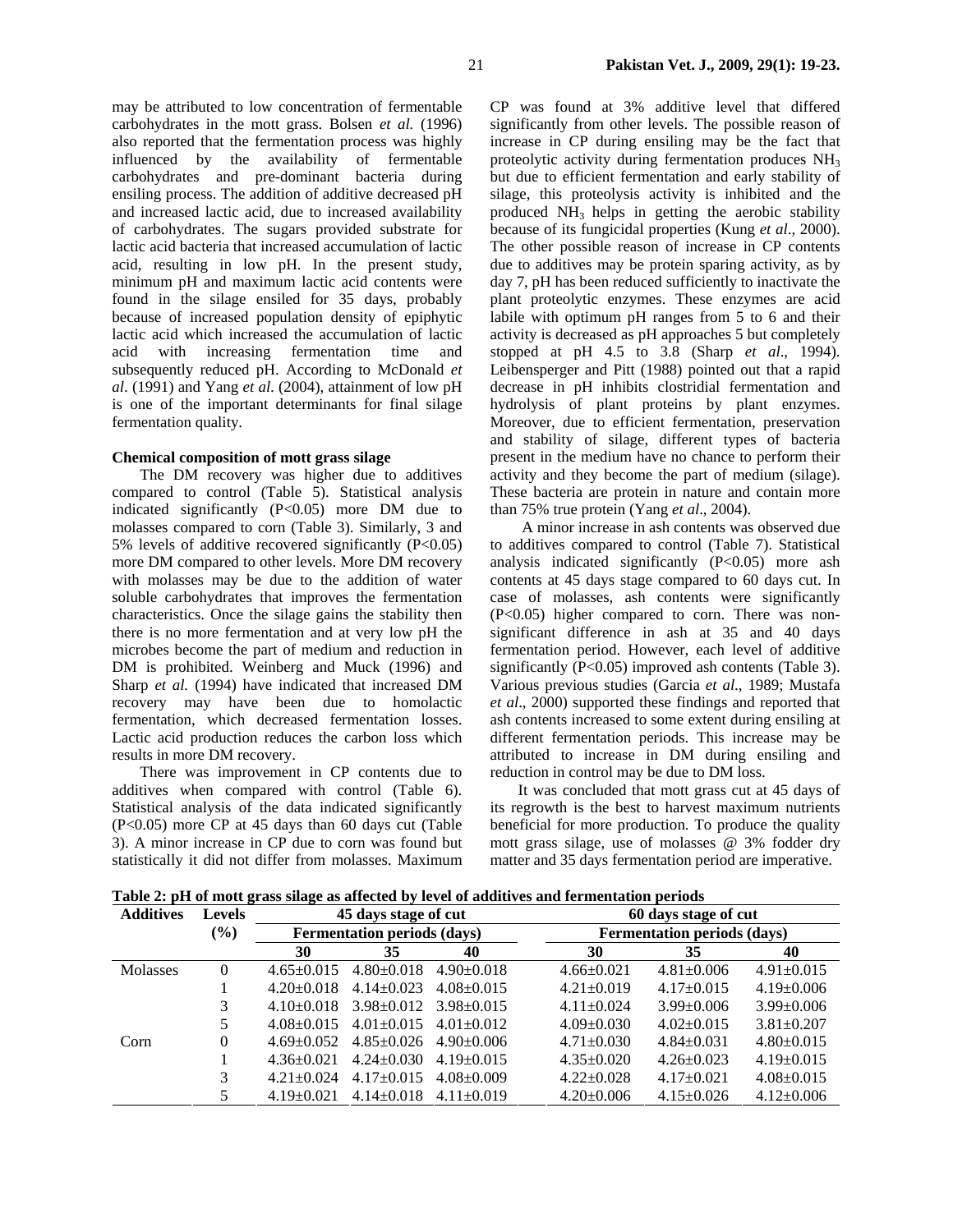| <b>Factors</b>                     |                               |                          | Mean values $(\pm SE)$ for     |                              |                                |
|------------------------------------|-------------------------------|--------------------------|--------------------------------|------------------------------|--------------------------------|
|                                    | pH                            | Lactic acid              | DM                             | $\bf CP$                     | Ash                            |
| <b>Stage of cut</b>                |                               |                          |                                |                              |                                |
| 45 days                            | $4.30 \pm 0.016^a$            | $3.86 \pm 0.012^a$       | $16.17 \pm 0.017^b$            | $13.73 \pm 0.026^a$          | $12.18 \pm 0.015^a$            |
| 60 days                            | $4.34 \pm 0.018^a$            | $3.86 \pm 0.014^a$       | $18.20 \pm 0.021^a$            | $12.59 \pm 0.023^b$          | $11.25 \pm 0.019^b$            |
| <b>Additives</b>                   |                               |                          |                                |                              |                                |
| Molasses                           | $4.28 \pm 0.029^b$            | $3.88 \pm 0.010^a$       | $17.79 \pm 0.026^{\circ}$      | $13.15 \pm 0.012^a$          | $11.86 \pm 0.022^{\text{a}}$   |
| Corn                               | $4.36 \pm 0.027$ <sup>a</sup> | $3.84 \pm 0.013^b$       | $16.59 \pm 0.026^b$            | $13.17 \pm 0.015^{\text{a}}$ | $11.57 \pm 0.035^b$            |
| Level of additives $(\% )$         |                               |                          |                                |                              |                                |
| $\theta$                           | $4.83 \pm 0.019^a$            | $3.64 \pm 0.012^{\circ}$ | $15.96 \pm 0.032$ <sup>c</sup> | $12.04 \pm 0.070^{\circ}$    | $11.47 \pm 0.001^{\text{d}}$   |
|                                    | $4.29 \pm 0.015^b$            | $3.87 \pm 0.020^b$       | $17.08 \pm 0.026^b$            | $13.41 \pm 0.029^b$          | $11.74 \pm 0.006^b$            |
| 3                                  | $4.09 \pm 0.019^c$            | $3.97 \pm 0.015^{\circ}$ | $18.28 \pm 0.026^a$            | $13.63 \pm 0.029^{\circ}$    | $11.72 \pm 0.023$ <sup>c</sup> |
| 5                                  | $4.07 \pm 0.021$ <sup>c</sup> | $3.97 \pm 0.018^a$       | $18.20 \pm 0.026^a$            | $13.60 \pm 0.029^{\circ}$    | $11.93 \pm 0.021^a$            |
| <b>Fermentation periods (days)</b> |                               |                          |                                |                              |                                |
| 30                                 | $4.35 \pm 0.020^a$            | $3.83 \pm 0.012^b$       | $16.95 \pm 0.023$ <sup>c</sup> | $13.12 \pm 0.021^b$          | $11.69 \pm 0.035^{\circ}$      |
| 35                                 | $4.29 \pm 0.018^b$            | $3.87 \pm 0.009^a$       | $17.32 \pm 0.025^{\circ}$      | $13.17 \pm 0.006^a$          | $11.72 \pm 0.013^a$            |
| 40                                 | $4.31 \pm 0.014^b$            | $3.89 \pm 0.010^a$       | $17.29 \pm 0.025^{\circ}$      | $13.19 \pm 0.006^a$          | $11.74 \pm 0.023^{\circ}$      |

**Table 3: Mean comparison of mott grass silage composition** 

Values with different superscripts within a row for each factor differ significantly (P<0.05).

|  |  |  | Table 4: Lactic acid of mott grass silage as affected by level of additives and fermentation periods |  |
|--|--|--|------------------------------------------------------------------------------------------------------|--|
|  |  |  |                                                                                                      |  |

| <b>Additives</b> | <b>Levels</b> | 45 days stage of cut |                                    |                  | 60 days stage of cut |                                    |                  |  |
|------------------|---------------|----------------------|------------------------------------|------------------|----------------------|------------------------------------|------------------|--|
|                  | $(\%)$        |                      | <b>Fermentation periods (days)</b> |                  |                      | <b>Fermentation periods (days)</b> |                  |  |
|                  |               | 30                   | 35                                 | 40               | 30                   | 35                                 | 40               |  |
| Molasses         | 0             | $3.70 \pm 0.019$     | $3.62 \pm 0.012$                   | $3.59 \pm 0.015$ | $3.72 \pm 0.015$     | $3.60 \pm 0.012$                   | $3.55 \pm 0.026$ |  |
|                  |               | $3.86 \pm 0.021$     | $3.94 \pm 0.018$                   | $3.95 \pm 0.019$ | $3.83 \pm 0.018$     | $3.95 \pm 0.015$                   | $3.94 \pm 0.021$ |  |
|                  | 3             | $3.91 \pm 0.018$     | $4.08 \pm 0.009$                   | $4.10 \pm 0.012$ | $3.89 \pm 0.015$     | $4.10\pm0.021$                     | $4.08+0.029$     |  |
|                  |               | $3.87 \pm 0.023$     | $3.98 \pm 0.015$                   | $4.08 \pm 0.007$ | $3.92+0.022$         | $3.97 \pm 0.018$                   | $4.09 \pm 0.015$ |  |
| Corn             | 0             | $3.75 \pm 0.018$     | $3.69 \pm 0.009$                   | $3.53 \pm 0.012$ | $3.76 \pm 0.021$     | $3.71 \pm 0.007$                   | $3.54 \pm 0.015$ |  |
|                  |               | $3.79 \pm 0.012$     | $3.83 \pm 0.020$                   | $3.89 \pm 0.015$ | $3.80 \pm 0.012$     | $3.84 + 0.021$                     | $3.90 \pm 0.012$ |  |
|                  | 3             | $3.85 \pm 0.019$     | $3.90 \pm 0.013$                   | $3.98 \pm 0.015$ | $3.86 \pm 0.023$     | $3.91 \pm 0.012$                   | $3.99 \pm 0.021$ |  |
|                  |               | $3.91 \pm 0.010$     | $3.94 \pm 0.012$                   | $4.01 \pm 0.015$ | $3.92 \pm 0.026$     | $3.95 \pm 0.015$                   | $4.02 \pm 0.032$ |  |

**Table 5: DM of mott grass silage as affected by level of additives and fermentation period** 

| <b>Additives</b> | <b>Levels</b> |                   | 45 days stage of cut               |                   | 60 days stage of cut               |                   |                   |  |  |
|------------------|---------------|-------------------|------------------------------------|-------------------|------------------------------------|-------------------|-------------------|--|--|
|                  | (%)           |                   | <b>Fermentation periods (days)</b> |                   | <b>Fermentation periods (days)</b> |                   |                   |  |  |
|                  |               | 30                | 35                                 | 40                | 30                                 | 35                | 40                |  |  |
| Molasses         | 0             | $15.45 \pm 0.026$ | $15.10\pm0.023$                    | $14.80 \pm 0.012$ | $17.90 \pm 0.026$                  | $17.35 \pm 0.026$ | $16.20 \pm 0.023$ |  |  |
|                  |               | $15.60 \pm 0.026$ | $15.75 \pm 0.026$                  | $16.71 \pm 0.025$ | $18.30 \pm 0.026$                  | $18.72 \pm 0.012$ | $19.10 \pm 0.023$ |  |  |
|                  | 3             | $16.90 \pm 0.026$ | $18.95 \pm 0.026$                  | $18.93 \pm 0.026$ | $18.95 \pm 0.021$                  | $21.99 \pm 0.021$ | $21.93 \pm 0.026$ |  |  |
|                  |               | $17.35 \pm 0.026$ | $16.80 \pm 0.026$                  | $17.67 \pm 0.018$ | $19.04 \pm 0.015$                  | $18.25 \pm 0.026$ | $19.23 \pm 0.020$ |  |  |
| Corn             | 0             | $15.25 \pm 0.026$ | $15.02 \pm 0.032$                  | $14.90 \pm 0.026$ | $16.98 \pm 0.018$                  | $16.65 \pm 0.026$ | $16.00+0.026$     |  |  |
|                  |               | $15.40 \pm 0.026$ | $16.35 \pm 0.026$                  | $15.85 \pm 0.026$ | $17.15 \pm 0.026$                  | $17.90 \pm 0.026$ | $18.20 \pm 0.023$ |  |  |
|                  | 3             | $15.95 \pm 0.026$ | $16.65 \pm 0.026$                  | $16.00+0.026$     | $17.28 \pm 0.018$                  | $17.95 \pm 0.026$ | $17.95 \pm 0.006$ |  |  |
|                  |               | $15.98 \pm 0.012$ | $15.80 \pm 0.026$                  | $15.12 \pm 0.015$ | $17.75 \pm 0.026$                  | $18.02 \pm 0.032$ | $18.07 \pm 0.038$ |  |  |

|  |  |  | Table 6: CP of mott grass silage as affected by level of additives and fermentation period |  |
|--|--|--|--------------------------------------------------------------------------------------------|--|
|  |  |  |                                                                                            |  |

| <b>Additives</b> | <b>Levels</b> |                   | 45 days stage of cut               |                   | 60 days stage of cut |                                    |                   |  |  |
|------------------|---------------|-------------------|------------------------------------|-------------------|----------------------|------------------------------------|-------------------|--|--|
|                  | $(\%)$        |                   | <b>Fermentation periods (days)</b> |                   |                      | <b>Fermentation periods (days)</b> |                   |  |  |
|                  |               | 30                | 35                                 | 40                | 30                   | 35                                 | 40                |  |  |
| <b>Molasses</b>  |               | $12.95 \pm 0.026$ | $12.55+0.026$                      | $12.00+0.026$     | $11.90\pm0.006$      | $11.75 \pm 0.026$                  | $11.20 \pm 0.023$ |  |  |
|                  |               | $13.93 \pm 0.026$ | $14.00+0.026$                      | $14.10 \pm 0.022$ | $12.52 \pm 0.015$    | $12.85 \pm 0.026$                  | $12.80+0.022$     |  |  |
|                  | 3             | $14.10 \pm 0.023$ | $14.18 \pm 0.018$                  | $14.15 \pm 0.026$ | $12.70 \pm 0.006$    | $12.95 \pm 0.026$                  | $14.00 \pm 0.021$ |  |  |
|                  |               | $14.16 \pm 0.021$ | $14.13 \pm 0.026$                  | $13.95 \pm 0.026$ | $12.85 \pm 0.026$    | $12.86 \pm 0.015$                  | $12.93 \pm 0.026$ |  |  |
| Corn             | 0             | $12.98 \pm 0.018$ | $12.50 \pm 0.071$                  | $12.06 \pm 0.015$ | $11.93 \pm 0.026$    | $11.70 \pm 0.023$                  | $11.00 \pm 0.022$ |  |  |
|                  |               | $13.95 \pm 0.029$ | $14.10\pm0.029$                    | $14.25 \pm 0.029$ | $12.60 \pm 0.022$    | $12.92 \pm 0.015$                  | $12.98 \pm 0.018$ |  |  |
|                  | 3             | $14.15 \pm 0.012$ | $14.17 \pm 0.019$                  | $14.30 \pm 0.006$ | $12.85 \pm 0.026$    | $12.90 \pm 0.006$                  | $13.15 \pm 0.012$ |  |  |
|                  |               | 14.65±0.012       | $14.25 \pm 0.029$                  | $14.00+0.026$     | $12.75 \pm 0.012$    | $12.95 \pm 0.026$                  | $13.10+0.022$     |  |  |